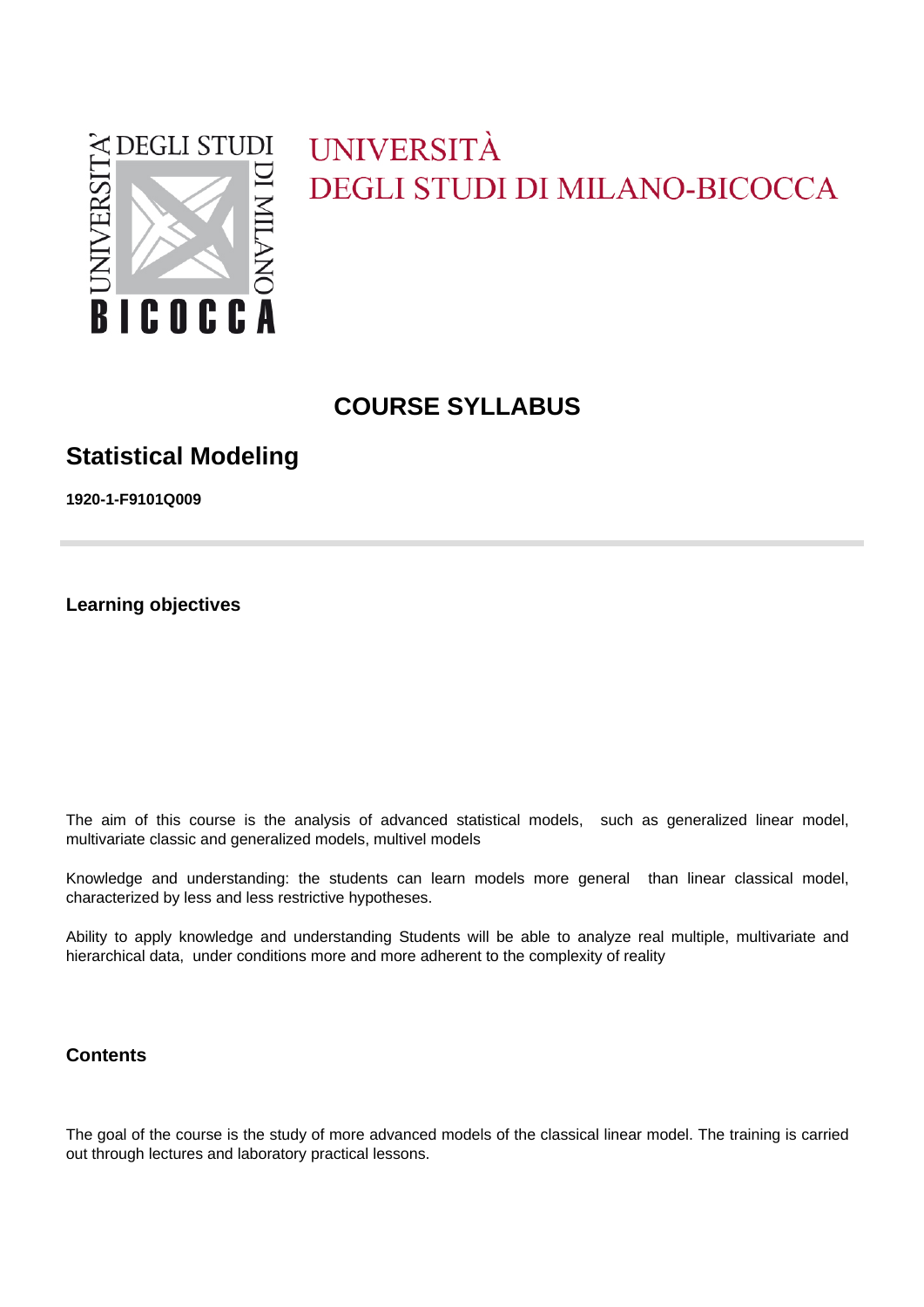#### **Detailed program**

The course aims at introducing at the specification, estimation and verification of the interpretative advanced linear models compared to the classical linear model. It presents:

Generalized linear models that do not meet the assumptions of the classical linear model: models with esteroschedastici and related errors, non-linear models, the treatment of outliers

- · Multivariate linear models of classic and not
- Multilevel models

Each area will be the specific object of a course module. The training is carried out through lectures and practical classes in statistical and computer lab in which you will face analysis of empirical cases by the use of SAS and R software. The material of the course (both the theoretical lessons both practical lessons) and additional information will be posted on the web page in the e-learning platform unimib: http://elearning.unimib.it/.

#### **Prerequisites**

Good knowledge of:

Univariate descriptive statistics: position indeces; variability indices: symmetry an d kurtosis indices.

Bivariate descriptive statistics: connection, average dependence, linear correlation, linear bivariate, Multiple, multivariate, polynomial, non-linear regressions.

Probability theory: population and sample; probability in the classic version; combin atorial calculation elements; sampling types; distributions of univariate random variables; random variables Normal, t of Student, F d Snedecor; random sampling dist ributions

Inference:estimation theory, property of the punctual estimators; interval estimation ;hypothesis tests: general theory, Neyman Pearson hypothesis tests,

hypothesis tests on mean (Normal t of Student) and variance.

Classical linear model: general hypotheses; estimation of model parameters; propertie s of least squares estimators; hypothesis tests on parameters; hypothesis testing on the model and on parameter groups.

Software SAS, R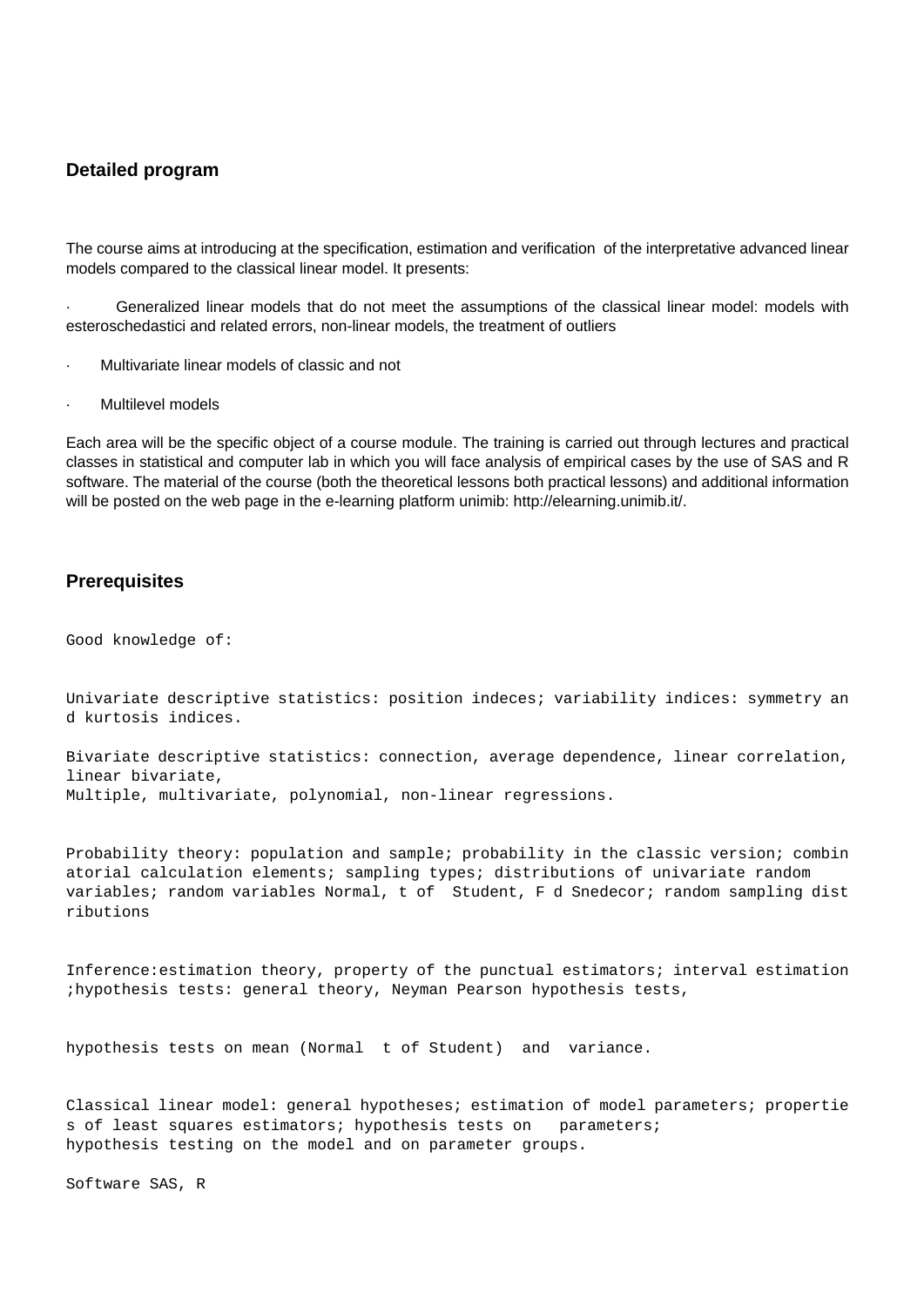It is suggested to those who do not come from three-year courses of statistics or economics to follow the introductory courses in advance

#### **Teaching methods**

The course presents both theoretical and applied classes. During the theoretical part, the methodological frameworks related to the course are presented and then applied during the practical lessons in the laboratory. In the lab, you use SAS software, and you'll learn how to code and read model outputs.

#### **Assessment methods**

The examination consists of two theoretical questions and a practical exercise. The exercise covers one of the topics proposed during the classroom exercises and involves solving a problem using SAS or R software and commenting on the results.

This way the examination verifies both the theoretical knowledge and the ability to apply the proposed models on real databases.

There are no intermediate tests.

There are no different treatments for attending and not attending students.

#### **Textbooks and Reading Materials**

The course material and additional information will be posted on the web page in the e-learning platform unimib: http://elearning.unimib.it/.

James H.Stock-Mark W. Watson (2016) Introduzione all'Econometria 3/Ed. Pearson

Baltagi B. H. (2008), Econometrics, fourth Edition, Springer Berlin (Part I chapters 1-5; Part II chapters 9-10-11).